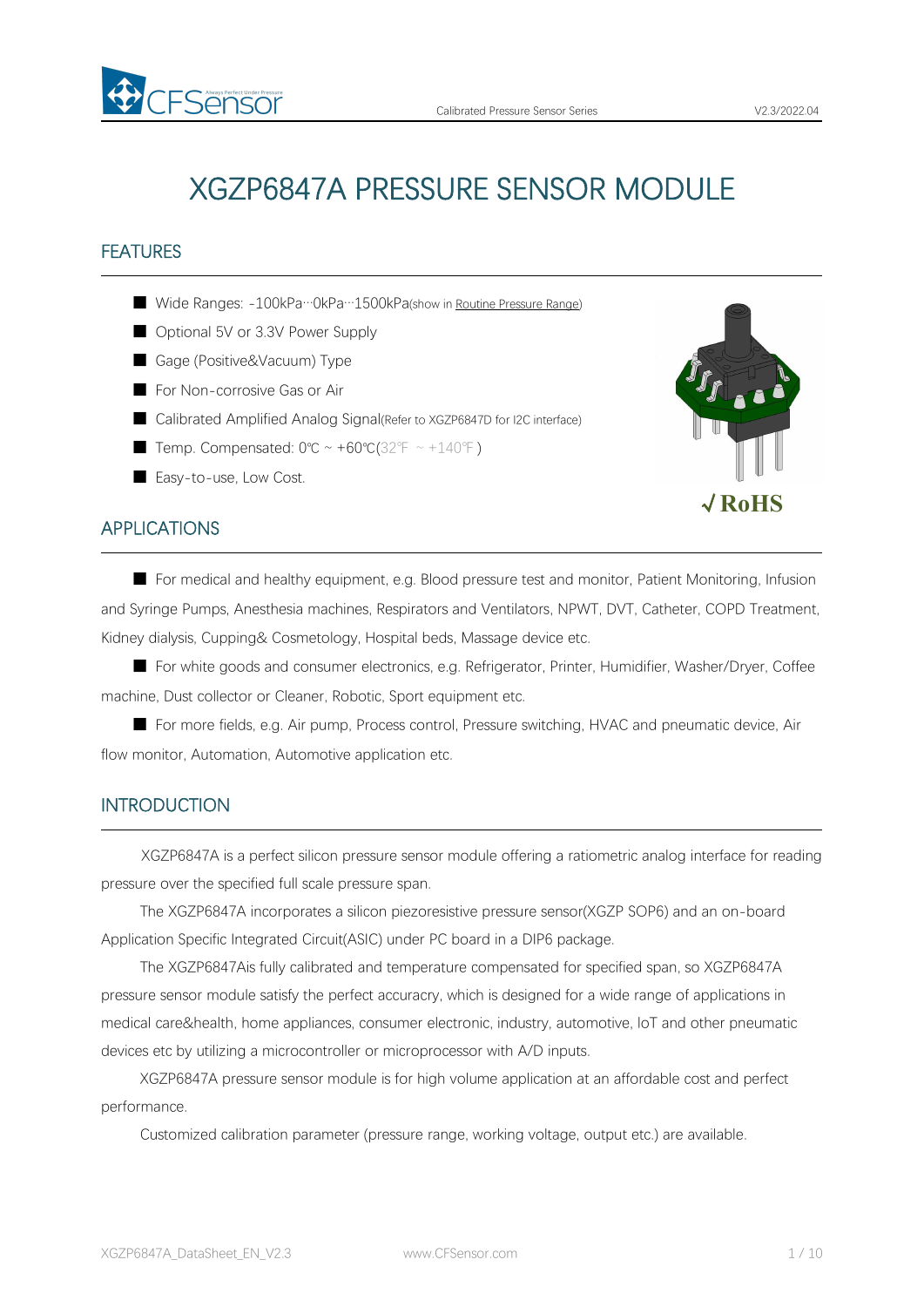

## PERFORMANCE PARAMETER

Unless otherwise specified, measurements were taken with a a temperature of  $25±1°C$  and humidity ranging from 25  $\frac{1}{2}$ 85%RH(supply voltage:5 Vdc or 3.3V or 3.0V)

|                       | <b>Item</b>                           | Data                          | Unit                    |
|-----------------------|---------------------------------------|-------------------------------|-------------------------|
|                       | Available Pressure Range <sup>1</sup> | $-10001500$                   | kPa                     |
|                       | Power Supply <sup>2</sup>             | 5/3.3/3.0                     | Vdc                     |
|                       | Max. Excitation Current               | 3                             | mA                      |
|                       | Output Range <sup>3</sup>             | $0.5 \sim 4.5/0.2 \sim 2.7$   | Vdc                     |
| Total                 | 10kPa < Pressure ≤ 200kPa             | ±2                            | %Span                   |
| Accuracy <sup>4</sup> | Pressure ≤ 10kPa or > 200kPa          | ±2.5                          |                         |
|                       | Long Term Stability <sup>5</sup>      | ±1                            | %Span                   |
|                       | Over Pressure <sup>6</sup>            | 2X ( < 500kPa)                | Rated                   |
|                       |                                       | $1.5X$ $\geq 500kPa$          |                         |
|                       | Burst Pressure <sup>7</sup>           | 3X ( < 500kPa)                | Rated                   |
|                       |                                       | $2X \geqslant 500 \text{kPa}$ |                         |
|                       | Compensation Temp. <sup>8</sup>       | $0 \sim 60/32 \sim 140$       | $\mathrm{C}/\mathrm{F}$ |
|                       | Operating Temp. <sup>9</sup>          | $-20 \sim 100/-4 \sim 212$    | $\mathrm{C}/\mathrm{F}$ |
|                       | Storage Temp.                         | $-30 \sim 125/-22 \sim 257$   | $\mathrm{C}/\mathrm{F}$ |
|                       | Response Time <sup>10</sup>           | 2.5                           | mS                      |

1 Pressure Range(Operating pressure): The available pressure range including variousspan, not a specific pressure range.

2 Power Supply:

2.1. Acceptable voltage deviation is within 5% of the specified voltage(e.g. 4.75~5.25V @5V working voltage)

2.2. Optional working voltage can be 2V to 5.5V with ratiometric or specific voltage output (note in purchase order).

#### 3 Output Range:

3.1. Output Range is defined as the output voltage from minimum rated pressure to maximum rated pressure, including Offset( Zero output) : it is defined as the output voltage at the minimum rated pressure;

Full Scale Output (FSO): it is defined as the output voltage at the maximum or full rated pressure;

Full Scale Span (FSS): it is the algebraic difference between the output voltage at FSO and Offset.

3.2. Output range can be customized under working voltage, e.g  $0.2 \sim 4.7 \omega$  5V;0.2 ~  $4.8 \omega$  5V;0.12 ~ 2.8 $\omega$ 3V etc,.

3.3. Output value is nominal values without the count of Accuracy deviation.

4 Total Accuracy: The max. deviation in output from ideal transfer function at any pressure or temperature over the specified ranges, units are in percent of full scale span (%FSS), which mainly consists of: Offset and Span Shift;Linearity(Non-linearity); Repeatability; Pressure Hsteresis ; TcOffset and TcSpan.

4.1. The accuracy in table is the typical output accuracy. The accuracy is notidentical accroding to different specified pressure range. Contact factory for more information or for higher accuracy requirement(e.g ±1%Span) if need.

4.2 Non-linearity(Linearity): the deviation of measured output from "Best Straight Line" through three points (Offset pressure, FS pressure and ½ FS pressure)at constant temperature.

4.3 Repeatability: the deviation of measured output when the same pressure is applied continuously, with pressure approaching from the same direction within the specified operating pressure range,under the same operating conditions.

4.4 Pressure Hysteresis: the deviation of measured output at any pressure within the specified range, when this pressure is applied continuously, with pressure approaching from opposite directions within the specified operating pressure range, under the same operating conditions.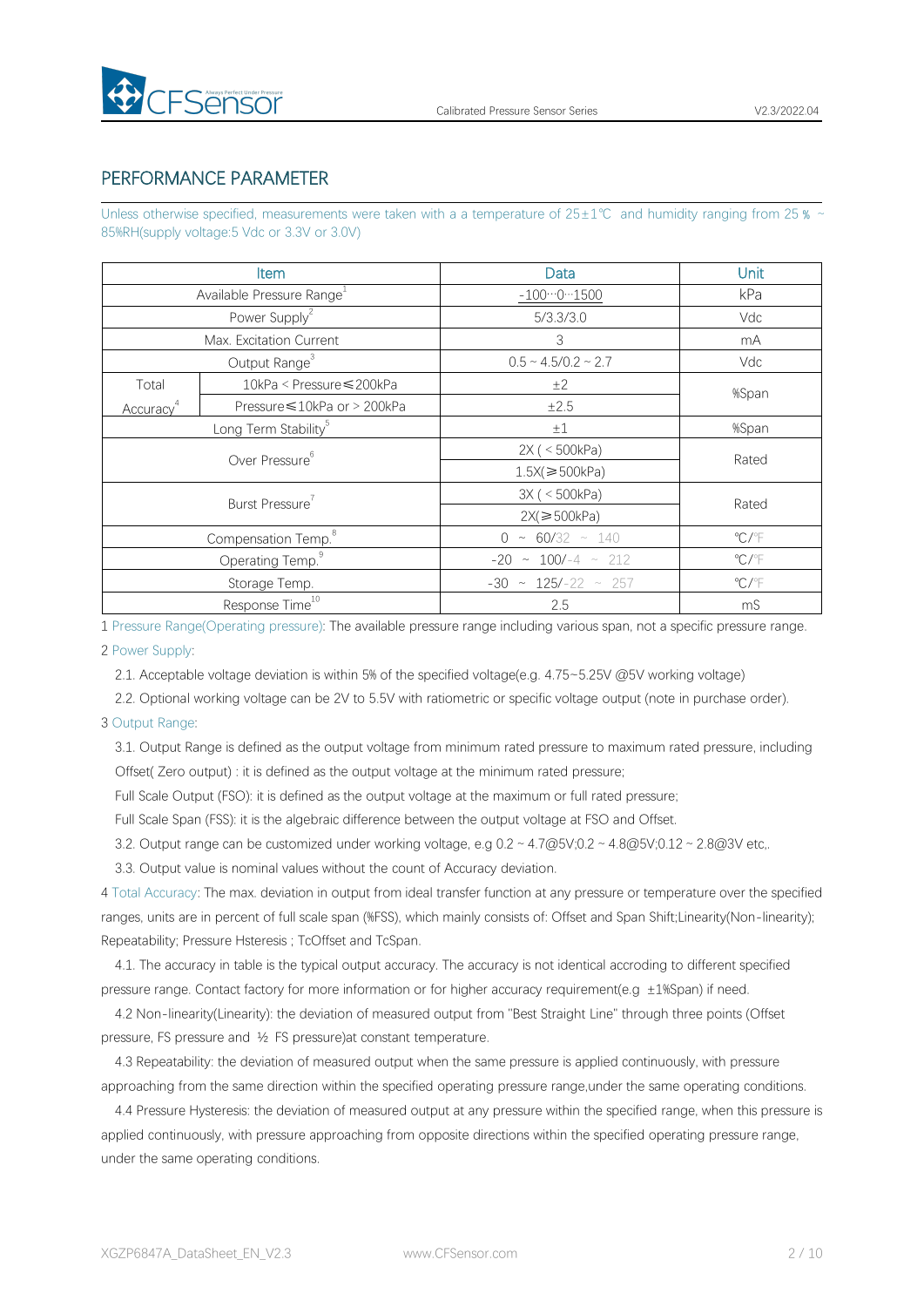

4.5 TcOffset (TCO:Temp. Coefficient of Offset): the deviation of measured output with minimum rated pressure applied, over the temperature range of 0° to 60°C, relative to 25°C.

4.6 TcSpan (TCS:Temp. Coefficient of Span): the deviation of measured output over the temperature range of 0° to 60° C, relative to 25°C.

5. Long Term Stability: the sensor's output deviation when subjected to 1000 hours pressure test.

6. Over Pressure (Proof pressure): the maximum pressure which may be applied without causing durable shifts of the electrical parameters of the sensing element and remain the specification once pressure is returned to the operating pressure range.

7. Burst Pressure: the maximum pressure which may be applied without causing damage to the sensing die or leaks; The sensor should not be expected to recover function after exposure to any pressure beyond the burst pressure.

8. Compensated Temperature: the temperature range over which the sensor have an output proportional to pressure within the specified performance limits.

9. Operating Temperature (or Ambient Temperature): the temperature range over which the sensor have an output proportional to pressure but may not remain within the specified performance limits.

10. Response Time: it is defined as the time for the incremental change in the output from 10% to 90% of of its final value when subjected to a specified step change in pressure.

## ELECTRICAL CHARACTERISTICS(Interior ASIC)

| Parameter                         | Min. | Typ. | Max. | Unit | <b>Notes</b> |
|-----------------------------------|------|------|------|------|--------------|
| Power Supply                      |      |      | 5.5  | V    |              |
| <b>Working Current</b>            |      | 100  |      | nA   |              |
| <b>Filter Capacitor</b>           |      | 100  |      | nF   |              |
| <b>PSRR</b>                       |      | 60   |      | dB   |              |
| Output Current Load               |      |      | 5    | mA   |              |
| Input Common Mode Rejection Ratio | 80   | 110  |      | dB   |              |
| Short-circuit Current Limit       | 15   | 20   | 25   | mA   |              |
| Upper limit Clamping Voltage      | 3/4  |      |      | VDD  |              |
| Lower limit Clamping Voltage      | 0    |      | 1/4  | VDD  |              |

## BLOCK DIAGRAM

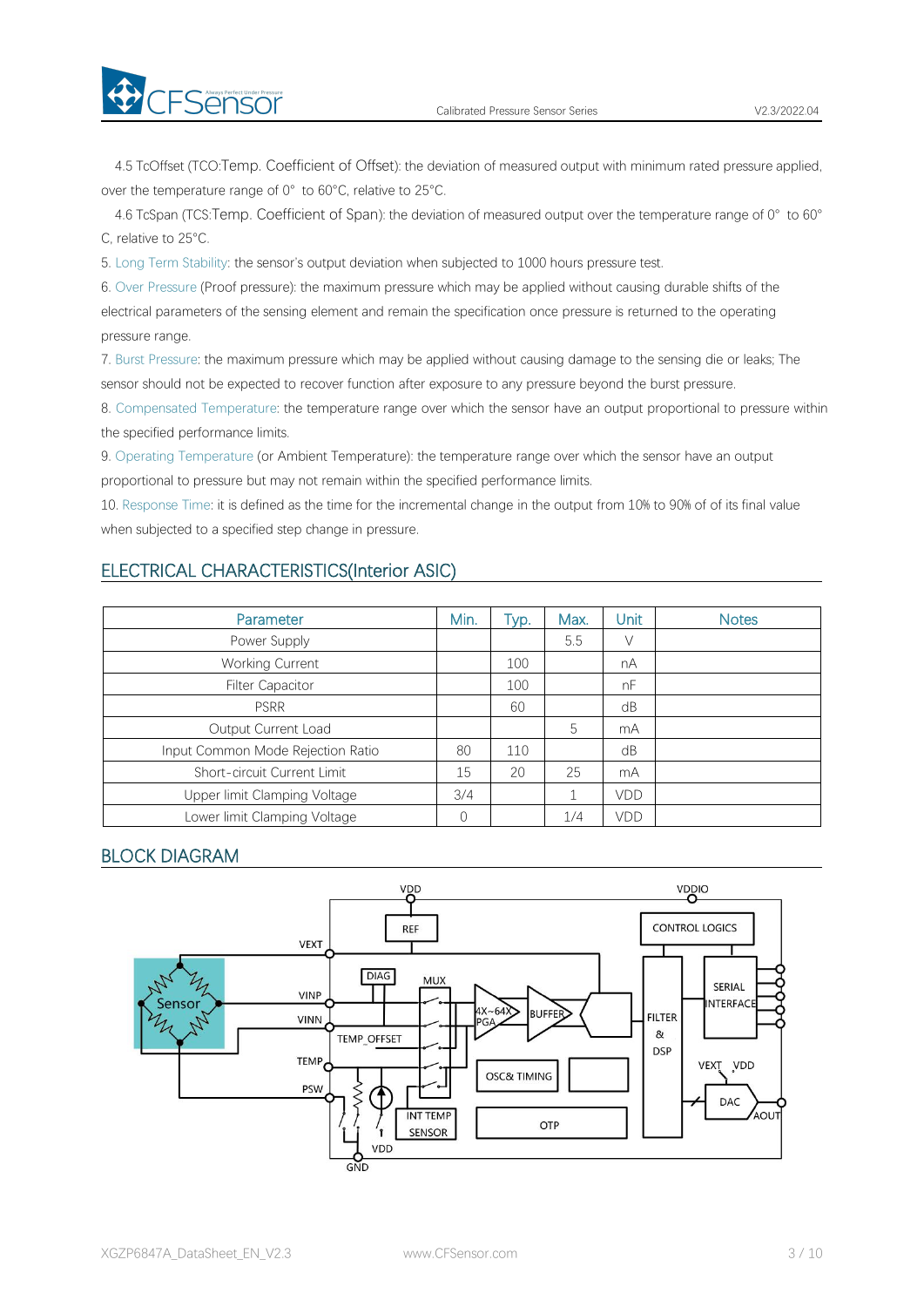

## DIMENSION (Unit:mm)







## ELECTRIC CONNECTION CIRCUIT DIAGRAM

|                 | <u>_</u>                 |     |                  | ◡                             |                      |
|-----------------|--------------------------|-----|------------------|-------------------------------|----------------------|
| N1/<br>$V \cup$ | $\overline{ }$<br>◡<br>◡ | GND | $\sqrt{2}$<br>レレ | $\mathbf{r}$<br>$\smile$<br>◡ | $\sim$ $\sim$<br>GND |

| <b>NAME</b> | <b>FUNCTION</b>                                |
|-------------|------------------------------------------------|
| N/C         | Do not connect to external circuitry or ground |
| VDD         | Voltage supply                                 |
| GND         | Ground                                         |
|             | Output voltage                                 |





## CROSS SECTION FOOTPRINT(REFERENCE)



Unit: mm

### Notes:

- 1.Implement ESD protection during whole soldering and assembly process.
- 2.Overload voltage(max.6.5Vdc) or current(max.5mA) may burn the ASIC and cause the sensor fail throughly.
- 3. More detalis about soldering and storage etc., refer to [Overall](#page-7-0) notes.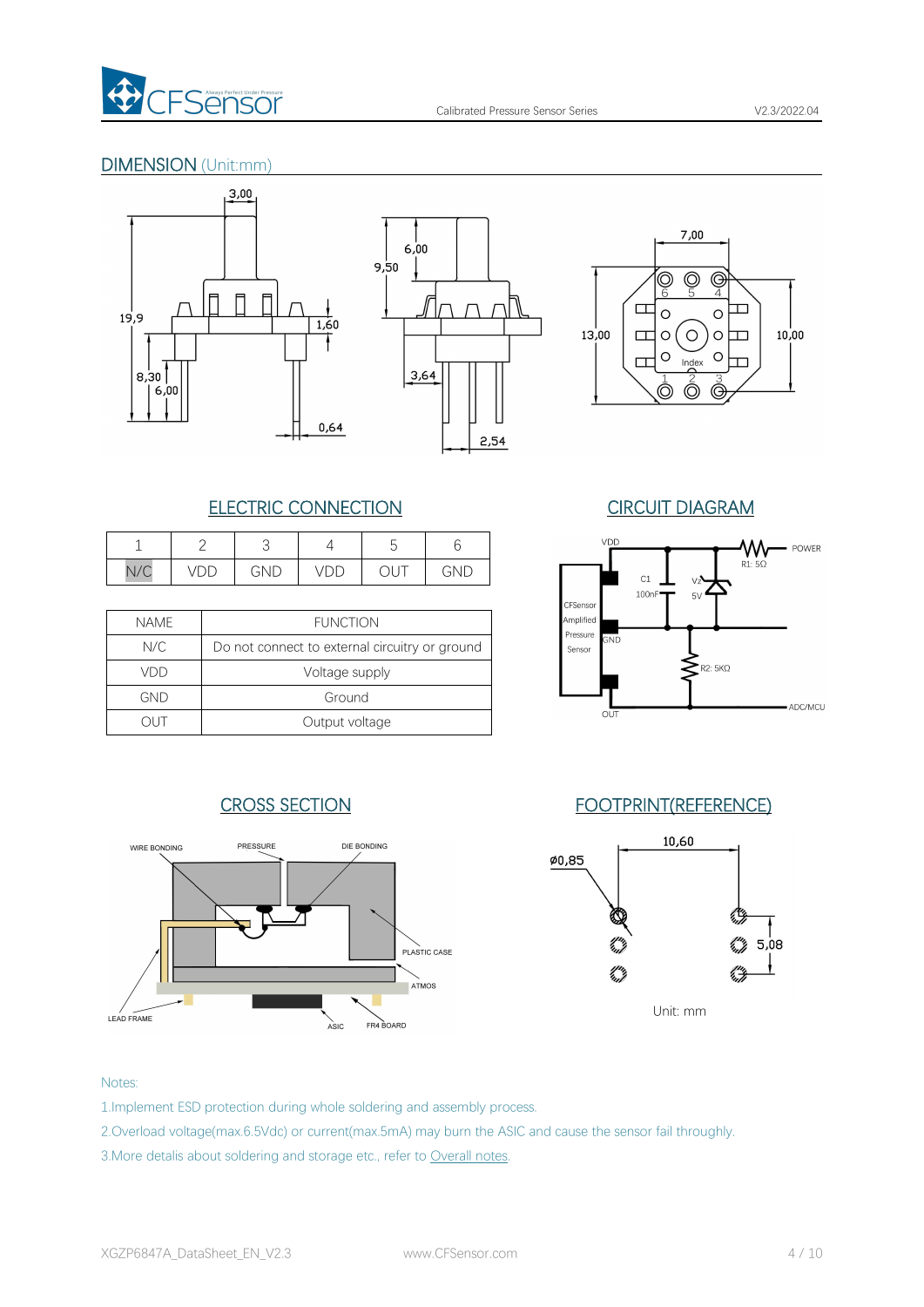

## ORDER GUIDE



Note: 1. Voltage 5Vdc as default value, add 33(or 30) behind model signify 3.3V(or 3.0V) power supply, e.g. : XGZP6847A040KPG33. 2. Custom requirement, please comment herewith Part number(e.g custom pressure range etc,.) or consult CFSensor

## <span id="page-4-0"></span>ROUTINE PRESSURE RANGE

Notes: 1. Unit conversion: 1000hPa=1000mbar≈750mmHg≈100kPa≈14.5PSI≈10mH<sub>2</sub>O≈1bar=0.1MPa;

|  | 2. Available for more custom pressure range e.g. $-7 \sim 7kPa$ , 0-1500kPa etc. |  |  |  |  |
|--|----------------------------------------------------------------------------------|--|--|--|--|
|--|----------------------------------------------------------------------------------|--|--|--|--|

| Pressure Range (kPa) | <b>Pressure Range</b> (by other units)                     | Part Number       |
|----------------------|------------------------------------------------------------|-------------------|
| $0 \sim 1$           | $0 \sim 10$ mbar / $0 \sim 100$ mmH <sub>2</sub> O         | XGZP6847A001KPG   |
| $0 \sim 2.5$         | 0 ~ 25mbar / 0 ~ 250mmH <sub>2</sub> O                     | XGZP6847A025HPG   |
| $0 \sim 5$           | 0 ~ 50mbar / 0 ~ 500mmH <sub>2</sub> O                     | XGZP6847A005KPG   |
| $0 \sim 10$          | $0 \sim 100$ mbar / $0 \sim 75$ mmHg                       | XGZP6847A010KPG   |
| $0 \sim 20$          | $0 \sim 200$ mbar / $0 \sim 150$ mmHg                      | XGZP6847A020KPG   |
| $0 \sim 40$          | $0 \sim 400$ mbar / $0 \sim 300$ mmHg                      | XGZP6847A040KPG   |
| $0 \sim 100$         | $0 \sim 1$ bar /0 ~ 14.5PSI                                | XGZP6847A100KPG   |
| $0 \sim 200$         | $0 \sim 2$ bar / $0 \sim 29$ PSI                           | XGZP6847A200KPG   |
| $0 \sim 500$         | $0 \sim 5$ bar / $0 \sim 72.5$ PSI                         | XGZP6847A500KPG   |
| $0 \sim 700$         | $0 \sim 7$ bar / $0 \sim 100$ PSI                          | XGZP6847A700KPG   |
| $0 \sim 1000$        | $0 \sim 10$ bar / 0 ~ 29PSI / 0 ~ 1MPa                     | XGZP6847A001MPG   |
| $-100 \sim 0$        | $-1 \sim$ 0bar / $-14.5 \sim$ 0PSI                         | XGZP6847A100KPGN  |
| $-30 \sim 0$         | $-300 \sim$ 0mbar / $-4.35 \sim$ 0PSI                      | XGZP6847A030KPGN  |
| $-20$ ~ 0            | $-200 \sim$ 0mbar / $-2.9 \sim$ 0PSI                       | XGZP6847A020KPGN  |
| $-1 \sim 1$          | $-10 \sim 10$ mbar / $-100 \sim 100$ mmH <sub>2</sub> O    | XGZP6847A001KPGPN |
| $-2.5$ ~ 2.5         | $-25 \sim 25$ mbar / $-250 \sim 250$ mmH <sub>2</sub> O    | XGZP6847A025HPGPN |
| $-5 \sim 5$          | $-50 \sim 50$ mbar / $-500 \sim 500$ mmH <sub>2</sub> O    | XGZP6847A005KPGPN |
| $-40 \sim 40$        | $-400 \sim 400$ mbar / $-300 \sim 300$ mmHg                | XGZP6847A040KPGPN |
| $-100 - 100$         | $-1 \sim 1$ bar / $-14.5 \sim 14.5$ PSI                    | XGZP6847A100KPGPN |
| $-100 \sim 300$      | $-1 \sim 3$ bar / $-14.5 \sim 43.5$ PSI                    | XGZP6847A300KPGPN |
| $-100 \sim 700$      | $-1 \sim 7$ bar / $-14.5 \sim 100$ PSI                     | XGZP6847A700KPGPN |
| $-100 \sim 1000$     | $-1 \sim 10$ bar / $-14.5 \sim 145$ PSI / 0.1 $\sim 1$ MPa | XGZP6847A001MPGPN |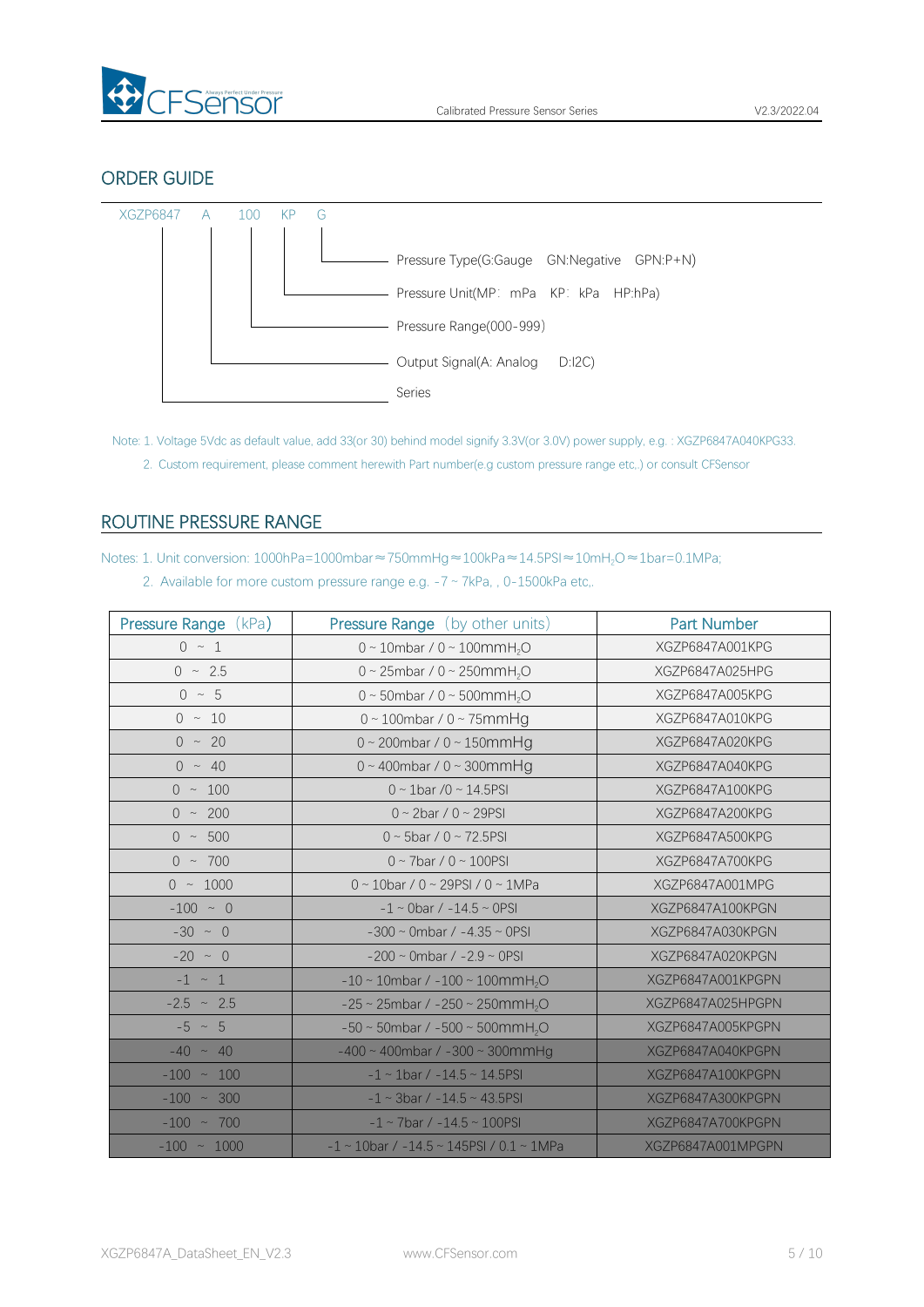

## XGZP6847A OUTPUT CURCE

Note: Output can be calibrated to reverse line with pressure, e.g.-100  $\sim$  0kPa correspond with 4.5  $\sim$  0.5V;

#### Negative Pressure

| <b>Ou</b>                       | 010KPGN | 020KPGN        | 100KPGN | Model     |
|---------------------------------|---------|----------------|---------|-----------|
| Output voltage<br>at full scale |         | Pressure (kPa) |         | Output(V) |
| 4.5V                            | $-10$   | $-20$          | $-100$  | 0.5       |
|                                 | $-7.5$  | $-15$          | $-75$   | 1.5       |
| Offset voltage                  | $-5$    | $-10$          | $-50$   | 2.5       |
| 0.5V<br>$\cdots$                | $-2.5$  | $-5$           | $-25$   | 3.5       |
|                                 |         |                |         | 4.5       |



## Pressure value VS Output value Curve(Output VS Pressure ) Pressure Conversion Formula

3.3V Power Supply: Pressure=(output-2.7)/K 100the 100the 100KPGN 010KPGN 010KPGN 010KPGN 010KPGN 010KPGN 010KPGN 010KPGN 010KPGN 010KPGN 010KPGN 010KPGN 0

|               | K Factor |      |
|---------------|----------|------|
| Range (kPa)   | 3.3(V)   | 5(V) |
| $-10 \sim 0$  | 0.25     | 0.4  |
| $-20 \sim 0$  | 0.125    | 0.2  |
| $-40 \sim 0$  | 0.0625   | 0.1  |
| $-100 \sim 0$ | 0.025    | 0.04 |

### Negative Pressure to Positive Pressure

## Pressure value VS Output value Curve(Output VS Pressure ) Pressure Conversion Formula

| 1 Output vo     |                                 | 700KPGPN | 100KPGPN       | 040KPGPN | Model     |
|-----------------|---------------------------------|----------|----------------|----------|-----------|
|                 | Output voltage<br>at full scale |          | Pressure (kPa) |          | Output(V) |
|                 | 4.5V                            | $-100$   | $-100$         | $-40$    | 0.5       |
|                 |                                 | 100      | $-50$          | $-20$    | 1.5       |
|                 | Offset voltage                  | 300      | $-0$           |          | 2.5       |
|                 | 0.5V                            | 500      | 50             | 20       | 3.5       |
| Rated pr<br>(N) |                                 | 700      | 100            | 40       | 4.5       |



3.3V Power Supply: Pressure=(output-1.45)/K 5V Power Supply: Pressure=(output-2.5)/K

|                 | K Factor |          |
|-----------------|----------|----------|
| Range (kPa)     | 3.3(V)   | 5(V)     |
| $-10 \sim 10$   | 0.125    | 0.2      |
| $-40 \sim 40$   | 0.03125  | 0.05     |
| $-100 \sim 100$ | 0.0125   | 0.02     |
| $-100 \sim 700$ | 0.001785 | 0.002857 |

NOTE: -100KPA AS MAX NEGATIVE

#### Positive Pressure

|            |            |                |                |                                 |                  | Output voltage $(V)$ |                |                             |                      |   |
|------------|------------|----------------|----------------|---------------------------------|------------------|----------------------|----------------|-----------------------------|----------------------|---|
| Model      | 001KP      | 025HPG         | 005KPG         | Output voltage<br>at full scale |                  |                      |                |                             | 5V Power Supply: Pre |   |
| Output (V) |            | Pressure (kPa) |                |                                 | 4.5V             |                      | $\cdot$        |                             |                      |   |
| 0.5        | $\Omega$   | 0              | $\overline{0}$ |                                 |                  |                      |                |                             |                      | K |
| 1.5        | 0.25       | 0.625          | 1.25           | Offset voltage                  |                  |                      |                | Output span<br>voltage      | Range (kPa)          |   |
|            |            |                |                |                                 |                  |                      |                |                             | 1                    |   |
| 2.5        | 0.5        | 1.25           | 2.5            |                                 | 0.5V             |                      |                |                             | 2.5                  |   |
| 3.5        | 0.75       | 1.875          | 3.75           |                                 | 0 <sub>kPa</sub> |                      | Rated pressure |                             | 5                    |   |
| 4.5        | 1          | 2.5            | 5              |                                 | pressure         | Atomospheric         |                | $\rightarrow$ Pressure(kPa) | 10                   |   |
| Model      | 010KP      | 020KPG         | 040KPG         | 060KPG                          | 200KPG           | 500KPG               | 700KPG         | 001MPG                      | 20                   |   |
| Output (V) |            |                |                | Pressure                        | (kPa)            |                      |                |                             | 40                   |   |
| 0.5        | $\bigcirc$ | $\Omega$       | $\bigcap$      | $\mathbf{0}$                    | 0                | $\bigcirc$           | $\Omega$       | $\Omega$                    | 100                  |   |
| 1.5        | 2.5        | 5              | 10             | 25                              | 50               | 125                  | 175            | 250                         | 200                  |   |
| 2.5        | 5          | 10             | 20             | 50                              | 100              | 250                  | 350            | 500                         | 500                  |   |
| 3.5        | 7.5        | 15             | 30             | 75                              | 150              | 375                  | 525            | 750                         | 700                  |   |
|            |            |                |                |                                 |                  |                      |                |                             | 1000                 |   |
| 3.5        | 10         | 20             | 40             | 100                             | 200              | 500                  | 700            | 1000                        |                      |   |



### Pressure value VS Output value Curve(Output VS Pressure ) Pressure Conversion Formula

3.3V Power Supply: Pressure=(output-0.2)/K 5V Power Supply: Pressure=(output-0.5)/K

|             | K Factor  |          |
|-------------|-----------|----------|
| Range (kPa) | $3.3$ (V) | 5(V)     |
| 1           | 2.5       | 4.0      |
| 2.5         | 1         | 1.6      |
| 5           | 0.5       | 0.8      |
| 10          | 0.25      | 0.4      |
| 20          | 0.125     | 0.2      |
| 40          | 0.0625    | 0.1      |
| 100         | 0.025     | 0.04     |
| 200         | 0.0125    | 0.02     |
| 500         | 0.005     | 0.008    |
| 700         | 0.003571  | 0.005714 |
| 1000        | 0.0025    | 0.004    |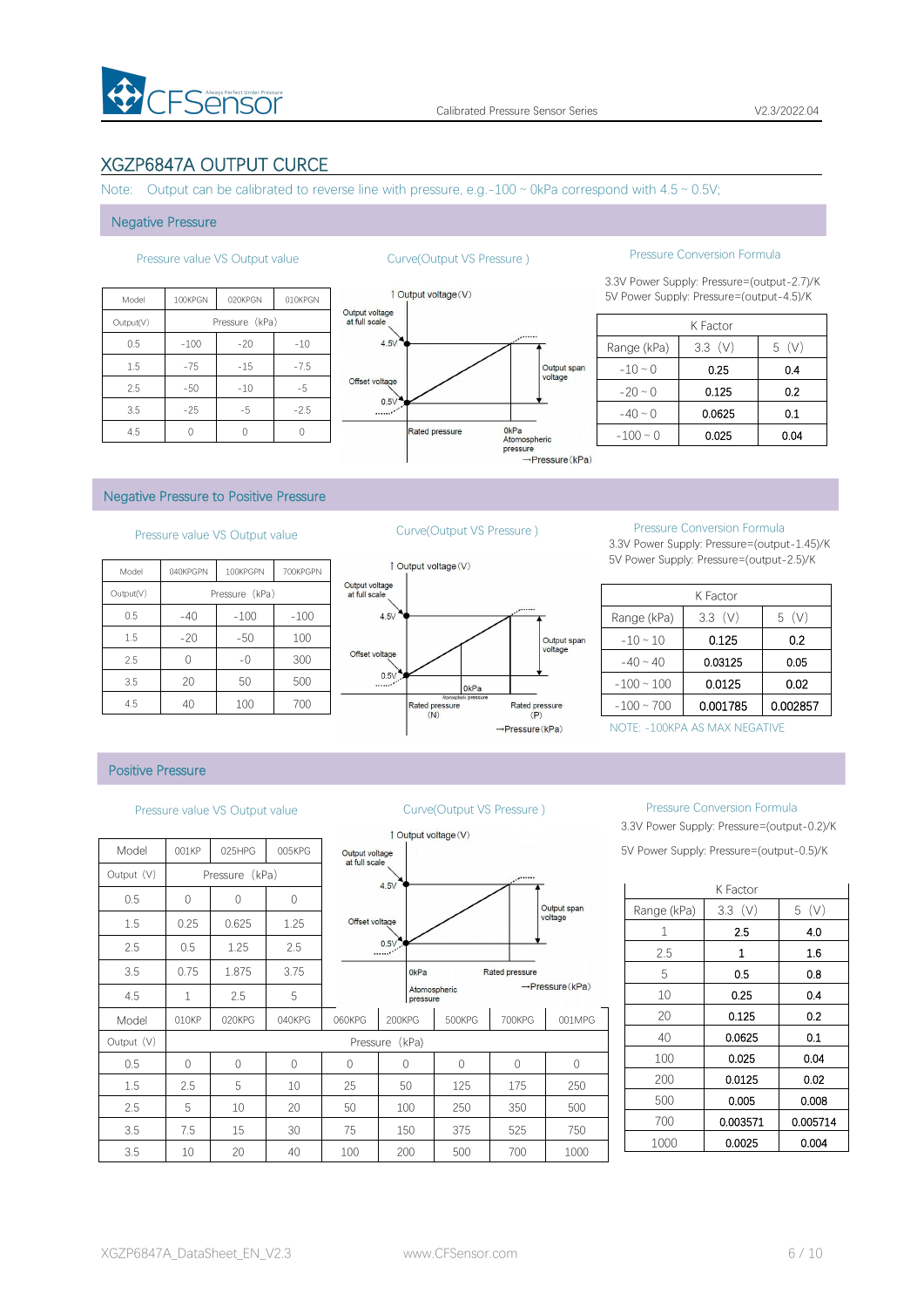

## PACKING INFORMATION

Plastic Tube(unit:mm)

Standard Quantity/Tube: 38 pcs



Side view



(CARTON: 530mm x 145mm x 53mm, 760PCS)

Note: The packing sizel may be not quite same with above for other different quantity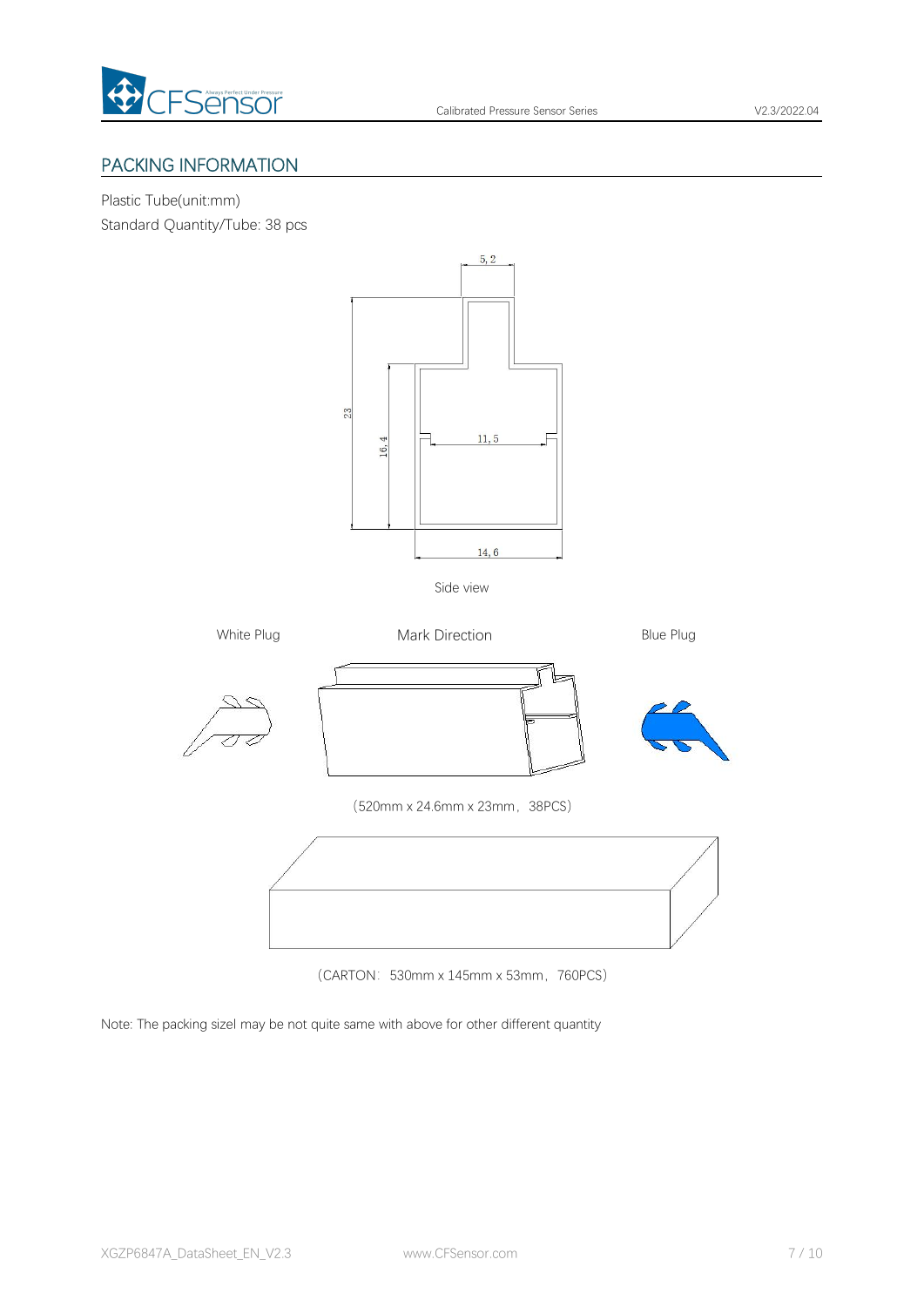

## <span id="page-7-0"></span>OVERALL NOTES

Unless otherwise specified, following notes are general attention or presentation for all products from CFSensor.

### Mounting (For XGZP6847 sensor)

The following steps is for transmitting the air pressure to sensor after sensor soldering on PCB.

▼ Select the air pressure inlet pipe(recommended dia:2.5mm)

that is firm enough to prevent the pressure leaks.

▼ We suggest to fix the air pressure inlet pipe securely by a fixture when pressure is exceed 300kPa.

▼ Do not block the inlet pipe and atmosphere hole(at side of housing) with gel or glue..

▼ Avoiding excessive external force operation



Contact CFSensor for fixture if required

Due to its small size, the thermal capacity of the pressure sensor is low. Therefore,

take steps to minimize the effects of external heat. Damage and changes to characteristics may occur due to heat deformation. Use a non-corrosive resin type of flux. Since the pressure sensor is exposed to the atmosphere, do not allow flux to enter inside.

▼ Manual soldering

Soldering

☉Raise the temperature of the soldering tip between 260 and 300°C/500 and 572°F (30 W) and solder within 5 seconds. ☉The sensor output may vary if the load is applied on the terminal during soldering.

☉Keep the soldering tip clean.

▼DIP soldering (DIP Terminal)

☉Keep the temperature of the DIP solder tank below 260°C/500 and solder within 5 seconds.

☉To avoid heat deformation, do not perform DIP soldering when mounting on the PCB which has a small thermal capacity.

▼Reflow soldering (SMD Terminal)

☉The recommended reflow temperature profile conditions are given below.



☉Self alignment may not always work as expected, therefore, please carefully note the position of the terminals and pattern.

☉The temperature of the profile is assumed to be a value measured with the printed circuit board of the terminal neighborhood.

☉Please evaluate solderbility under the actual mounting conditions since welding and deformation of the pressure inlet port may occur due to heat stress depending on equipments or conditions.

▼ Rework soldering

☉Complete rework at a time.

☉Use a flattened soldering tip when performing rework on the solder bridge. Do not add the flux.

☉Keep the soldering tip below the temperature described in the specifications.

- ▼ Avoid drop and rough handling as excessive force may deform the terminal and damage soldering characteristics.
- ▼ Keep the circuit board warpage within 0.05 mm of the full width of the sensor.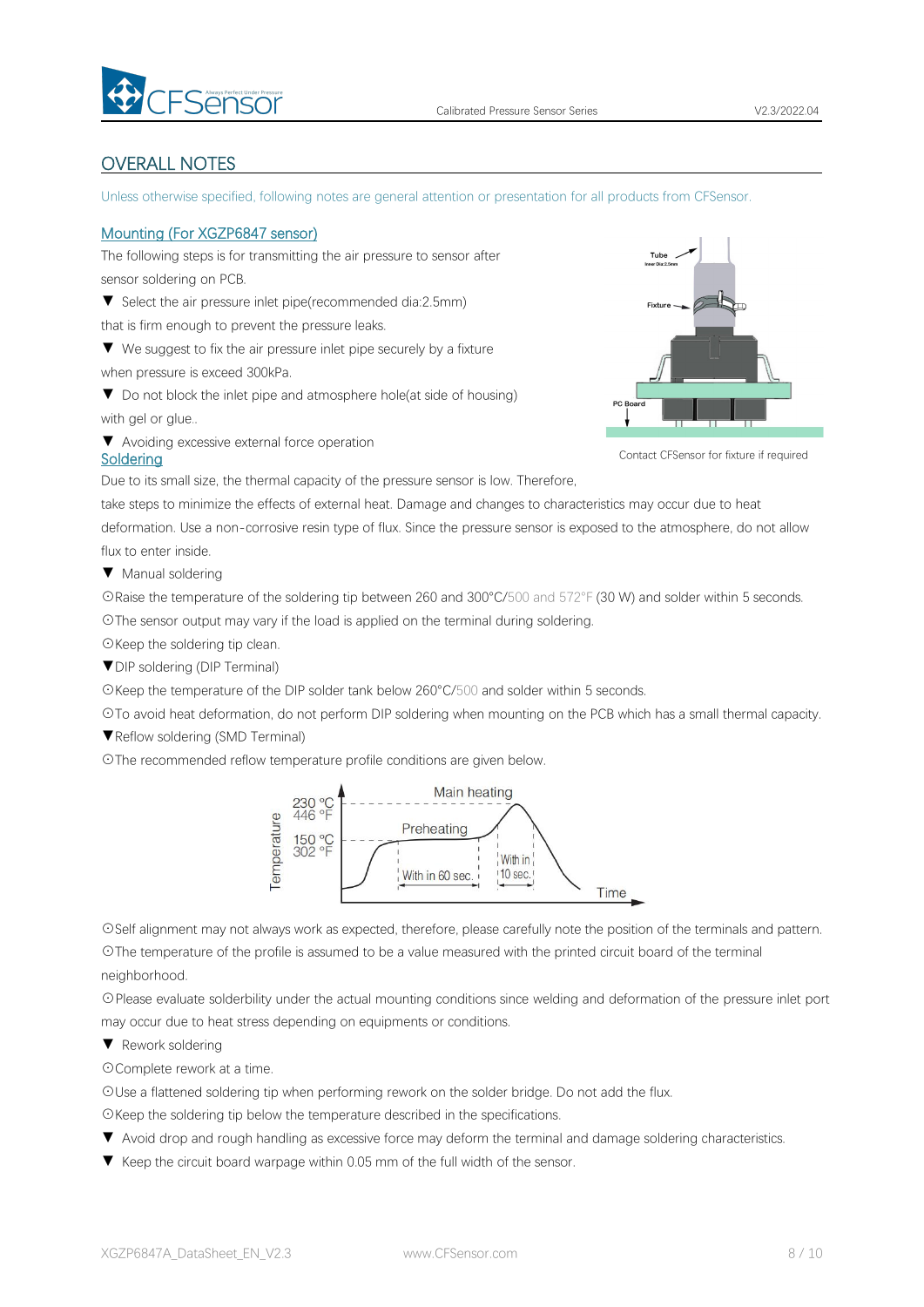

▼ After soldering, do not apply stress on the soldered part when cutting or bending the circuit board.

▼ Prevent human hands or metal pieces from contacting with the sensor terminal. Such contact may cause anomalous outlets as the terminal is exposed to the atmosphere.

▼ After soldering, prevent chemical agents from adhering to the sensor when applying coating to avoid insulation deterioration of the circuit board.

### **Connecting**

▼ Correctly wire as in the connection diagram. Reverse connection may damage the product and degrade the performance.

▼ Do not use idle terminals(N/C) to prevent damages to the sensor.

### **Cleaning**

▼ Since the pressure sensor is exposed to the atmosphere, do not allow cleaning fluid to enter inside from atmosphere hole (for Gauge type sensors) and inlet pipe.

▼ Avoid ultrasonic cleaning since this may cause breaks or disconnections in the wiring.

### **Environment**

▼Please avoid using or storing the pressure sensor in a place exposed to corrosive gases (such as the gases given off by organic solvents, sulfurous acid gas, hydrogen sulfides, etc.) which will adversely affect the performance of the pressure sensor chip.

▼Since this pressure sensor itself does not have a water-proof construction(even available media can be liquid), please do not use the sensor in alocation where it may be sprayed with water, etc.

▼Avoid using the pressure sensors in an environment where condensation may form. Furthermore, its output may fluctuate if any moisture adhering to it freezes.

▼The pressure sensor is constructed in such a way that its output will fluctuate when it is exposed to light. Especially when pressure is to be applied by means of a transparent tube, take steps to prevent the pressure sensor chip from being exposed to light.

▼Avoid using pressure sensor where it will be susceptible to ultrasonic or other high-frequency vibration.

▼ Please keep the sensors sealed using static shielding bags on storage. The PINs of sensor(if have) may be black by oxidation under atmosphere environment if the materials include the oxidizable material, althought it wouldn't affect the sensor performance.

#### More Precautions

▼That using the wrong pressure range or mounting method mayresult in accidents.

▼The only direct pressure medium you can use is non-corrosive gas or air as illuminated above(Note: some sensors are compatible with liquid media). The use of other media, in particular, corrosive gases and liquid (organic solvent based, sulfurous acid based, and hydrogen sulfide based, etc.) or contains foreign substances will cause malfunction and damage.<br>Please do not use them and check with CFSensor.

▼The pressure sensor is positioned inside the pressure inlet. Never poke wires orother foreign matter through the pressure inlet since they may damage the sensor or block the inlet. Avoid use when the atmospheric pressure inlet(only for Gauge type pressure sensor) is blocked.

▼ Use an operating pressure which is within the rated pressure range. Using a pressure beyond this range may cause damage.